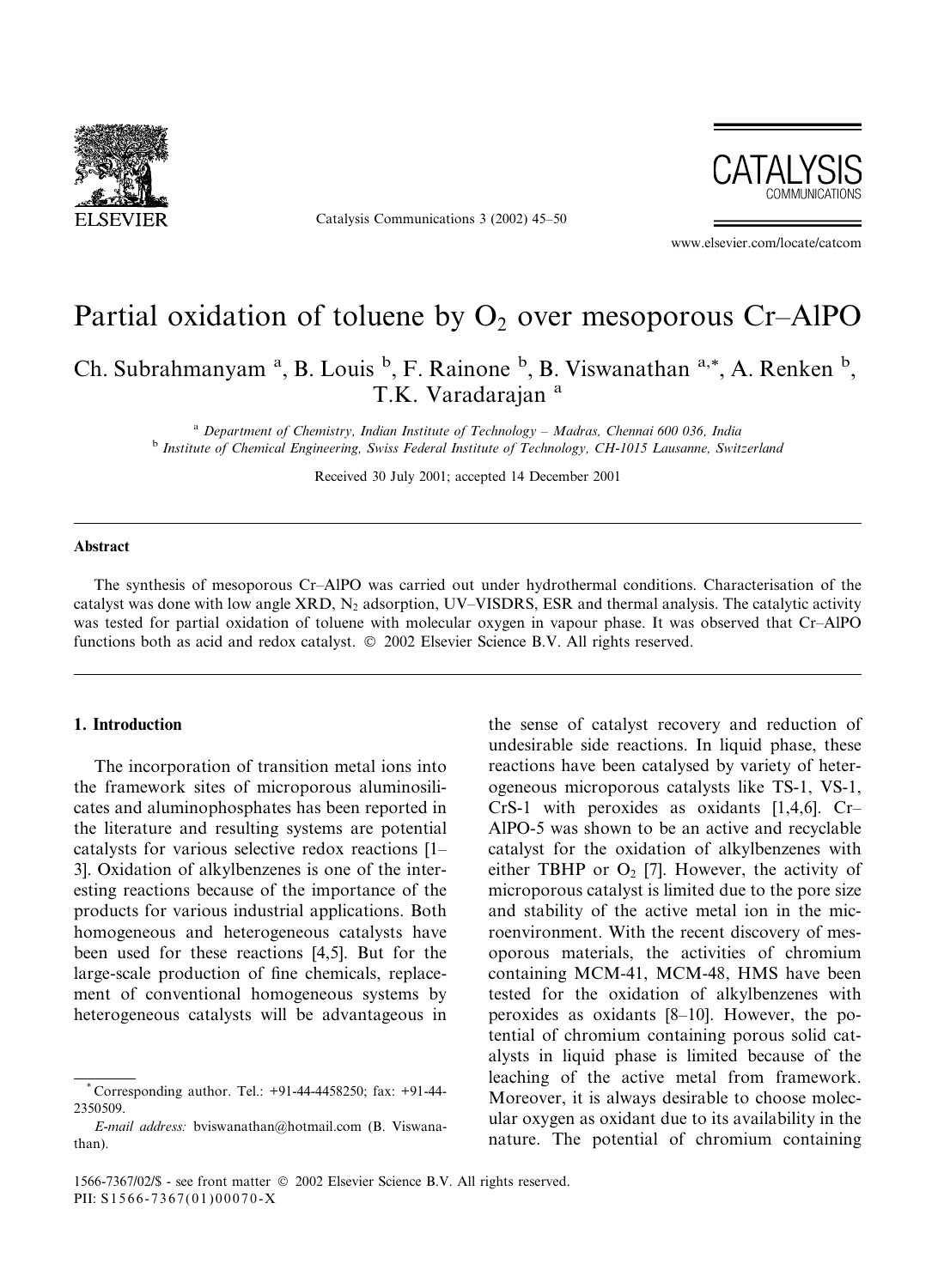catalysts can be increased by using molecular oxygen as oxidant and thereby carrying the reaction in vapour phase it is possible to control the leaching of chromium from the framework. In this communication, the synthesis, characterisation and catalytic activity of mesoporous Cr–AlPO for toluene oxidation with molecular oxygen are reported.

#### 2. Experimental

#### 2.1. Synthesis

Mesoporous chromiumaluminophosphates were prepared using cetyltrimethylammoniumbromide (CTAB) as surfactant and with the following gel composition.  $Al_2O_3:xP_2O_5: yCr_2O_3:zCTAB:TM$ AOH:wH<sub>2</sub>O, where  $x = 2.0-2.5$ ,  $y = 0.01-0.2$ ,  $z =$ 0.4–0.5 and  $w = 300-350$ . Various sources of aluminium have been tried and aluminium hydroxide has been chosen as the source. Chromium nitrate was used as transition metal precursor. The pH of the gel was maintained at 9.5 with tetra methyl ammonium hydroxide, as the use of other sources like NaOH and NH4OH resulted only in the amorphous materials. The resulting gel was aged at room temperature for 3 h, transferred into a stainless steel autoclave and hydrothermally treated at 423 K for 24 h. The solid was filtered, washed several times with deionised water and calcined at 773 K for 6 h to remove the organic template.

## 2.2. Experimental setup and procedure

The experimental setup consisted of three parts: the gas supply system, the reactor and the analysis system. The gasses  $O_2$  (99.995%), and Ar (99.998%) (Carba-Gas, Lausanne, Switzerland) were used without further purification. The feed was regulated through mass flow controllers. Flow A contained oxygen, argon and toluene vapour. Flow B was used for the pretreatment of the catalyst with oxygen diluted in argon. Gas mixtures A and B were mixed at a pressure of 101 kPa. The loading of the catalyst and the gas flow were maintained constant throughout the study at 0.2 g and 1 ml/s. The catalyst was diluted with quartz powder in a 1:1 ratio. All lines and valves were heated up to 423 K in order to avoid the condensation of the products. The catalyst was pretreated in  $O_2$  (40-vol%  $O_2$ , rest Ar) at 573 K before the reaction. The temperature was decreased and the flow was switched to the mixture of  $2 \text{ vol} \%$ toluene plus 40-vol $\%$  O<sub>2</sub> in Ar.

# 2.3. Characterisation of the catalyst and reaction products

Various techniques have been used for the characterisation of the materials synthesised. The low angle X-ray diffraction pattern of the sample was recorded on a Siemens D 500  $(\theta/2\theta)$ using monochoromatised Cu-K $\alpha$  radiation ( $\lambda =$ 1.5406 Å) with a scan speed of  $1^{\circ}/$ min over the range  $2 < 2\theta < 10^{\circ}$ . Thermal analyses of the samples were made with thermal analyser (Perkin– Elmer model TGA 7) at a heating rate of 20  $\degree$ C/ min. Diffuse reflectance UV–VIS spectroscopy was carried out on a Cary 5E UV–VIS–NIR spectrophotometer. ESR spectra were recorded with Varian E-112 spectrometer at room temperature.  $N_2$  adsorption–desorption measurements at 77 K were made using CE instruments, Sorptomatic 1990. The sample was out gassed at 473 K for 12 h. X-ray photoelectron spectroscopic measurements (XPS) for  $Cr_{2p}$  were performed on a PHI-550 ESCA-System (Perkin–Elmer GmbH). A Blazers QMG-421 mass-spectrometer and a Perkin–Elmer Autosystem XL gas chromatograph were used for the gas phase analysis. Toluene and organic products were separated in an SPB-5 capillary column and analysed by a FID.  $Ar/O<sub>2</sub>$ , CO, CO<sub>2</sub> and  $H<sub>2</sub>O$  were analysed in a Carboxen-1010 capillary column and analysed by a TCD.

## 3. Results and discussion

# 3.1. XRD

XRD patterns of as-synthesised and calcined AlPO, Cr–AlPO are shown in Fig. 1. XRD patterns of AlPO show low angle peaks typical for hexagonal phase. The as-synthesised Cr–AlPO material shows a maximum intense peak corre-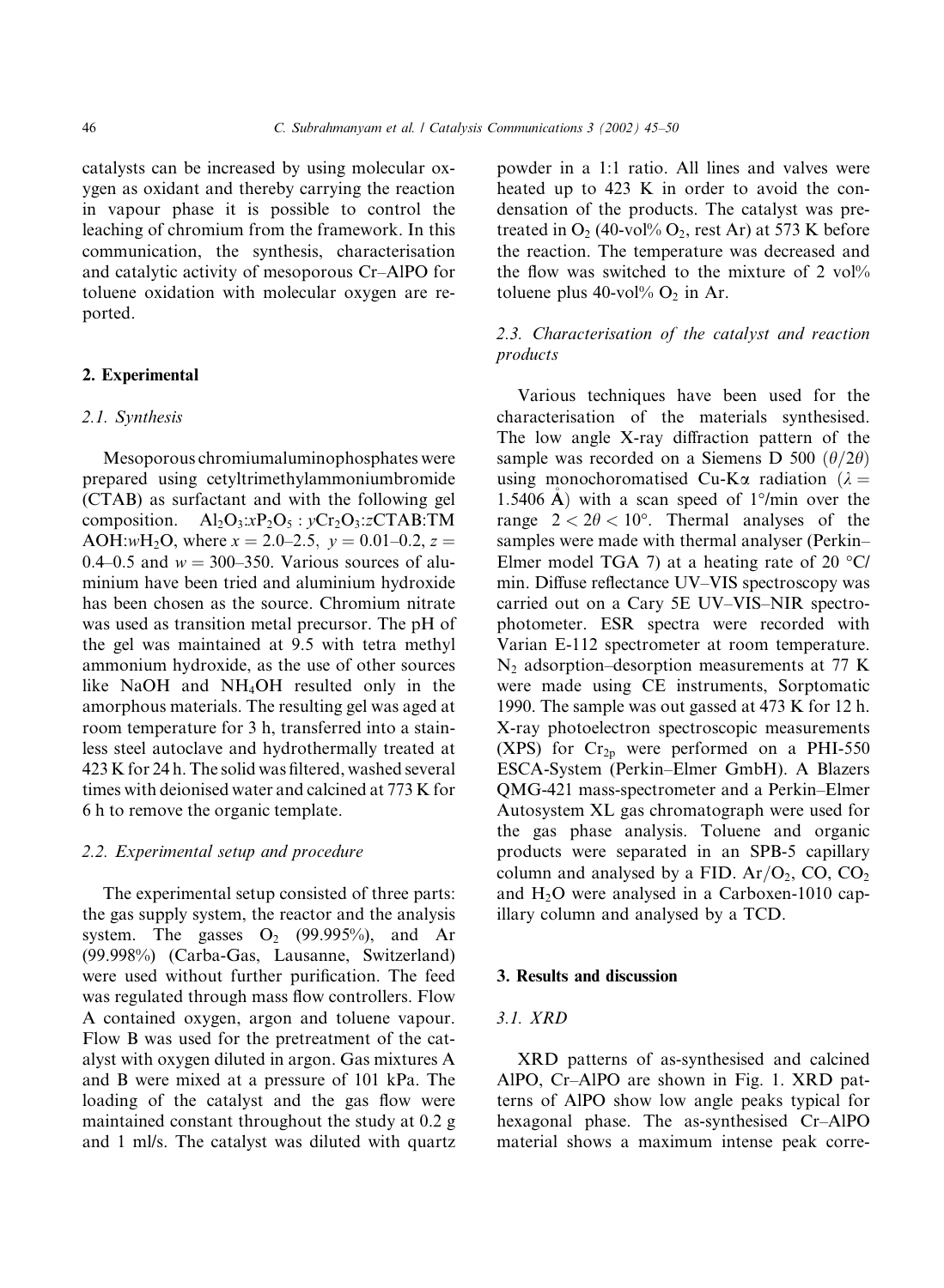

Fig. 1. XRD pattern of Cr–AlPO: (a) uncalcined, (b) calcined.

sponding to  $(100)$  reflection followed by weaker but clear peaks corresponding to  $(110)$  and  $(200)$ reflections that can be indexed on the basis of a hexagonal lattice. After calcination, broadening of the maximum intense  $(100)$  reflection with a slight decrease in d spacing value was observed. In the case of Cr–AlPO, intensity of the XRD peak is less compared to AlPO material. However, the sample retained its hexagonal structure after calcination.

An organic base, tetramethylammonium hydroxide (TMAOH), was used to maintain the pH of the gel. However, with NaOH and NH4OH only amorphous materials were formed. The function of organic ammonium cation from TMAOH is probably to modify the strength of the electrostatic interactions between the aluminophosphate species and the cationic surfactant micelle assembly to form the  $S^+I^-/TMA^+$  ion pair. If either NaOH or NH4OH is used, the smaller cations  $Na^+$ ,  $NH_4^+$  compete with the aluminophosphate species and thus restrict the interaction with the positively charged cationic surfactant. As stated earlier, aluminium hydroxide may form a less polymerised aluminophosphate with many hydroxyl groups and favour the assembly of the mesostructure compared to other aluminium sources [11,12].

## 3.2. Thermal analysis

Thermogram of as-synthesised ALPO shows mainly two weight loss regions one corresponding to loss of physi-sorbed water below 373 K. The second and the main weight loss was observed in the temperature range 450–550 K corresponding to loss of organic template. It was observed that the AlPO is stable up to 1073 K.

## $3.3. N<sub>2</sub>$  adsorption

Nitrogen adsorption–desorption isotherms of the Cr–AlPO are shown in Fig. 2. For all samples, the isotherms are similar having inflection around  $p/p_0 = 0.2{\text -}0.3$  characteristic of mesoporous materials. BET surface area and BJH pore size distribution for various catalysts are given in Table 1. It was observed that Cr–ALPO exhibit type IV isotherm with a hysteresis characteristic of mesoporous material. BET surface areas of the AlPO and Cr–AlPO are  $\sim 645$  and  $\sim 500$  m<sup>2</sup>/g, respectively. The decrease in the surface area of the Cr– AlPO compared to AlPO could be due to partial loss of crystallinity, which is in agreement with the observation from XRD. In both the cases the pore size is around 29  $\AA$ .

## 3.4. UV–VIS DRS

UV–VIS spectroscopy is a technique for the characterisation of transition–metal-incorporated zeolites [13–15]. Fig. 3 shows UV–VISDRS spectra of as-synthesised and calcined Cr–AlPO samples. As-synthesised material shows bands around 610, 440 and 270 nm. These bands are characteristic of



Fig. 2.  $N_2$  adsorption–desorption isotherms of Cr–AlPO.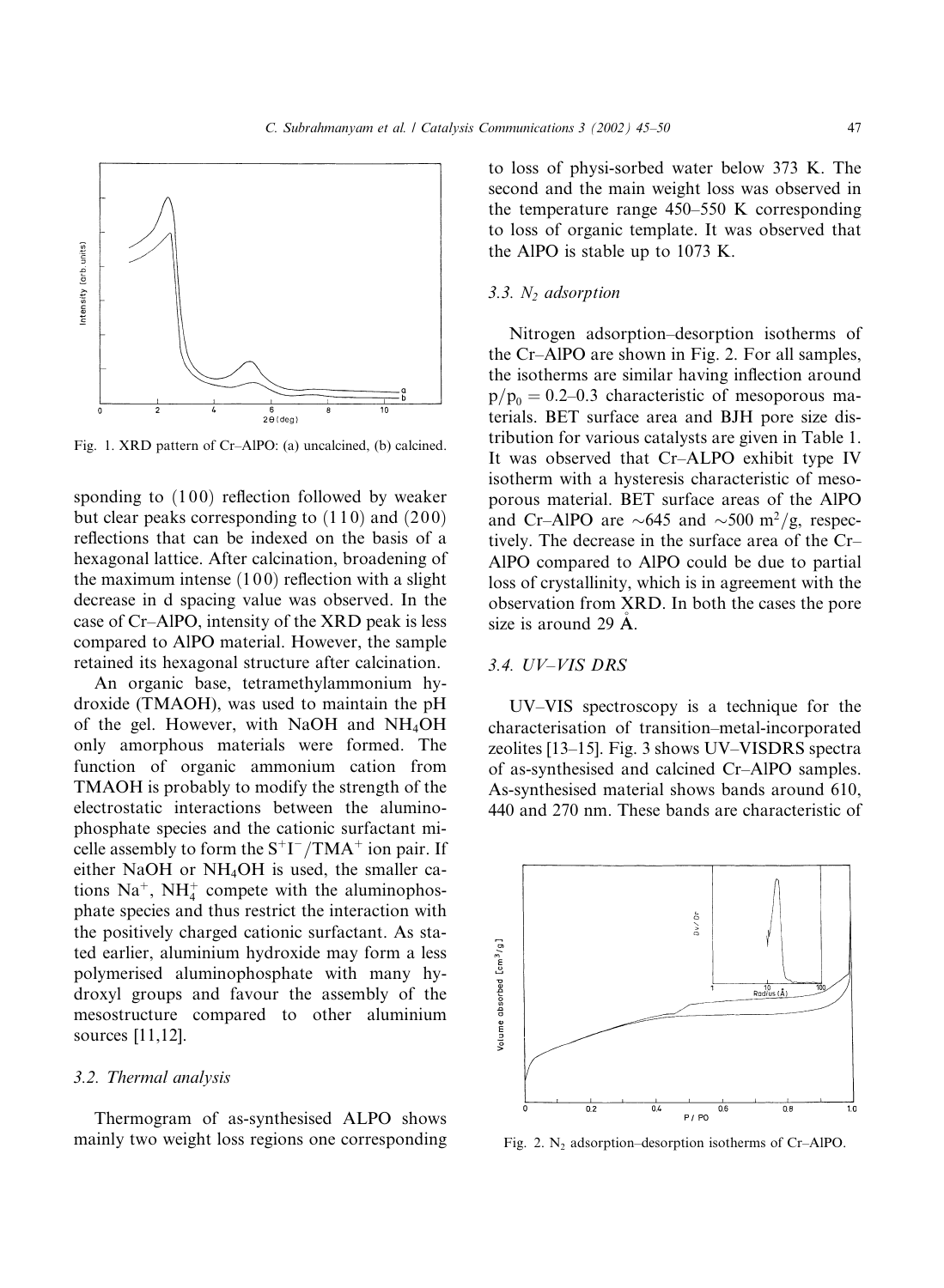|               | I hysico chemical properties of Tim O materials |                     |                                  |                                      |                 |                       |  |  |
|---------------|-------------------------------------------------|---------------------|----------------------------------|--------------------------------------|-----------------|-----------------------|--|--|
| Catalyst      | $d_{100}$ [uncal]<br>(A)                        | $d_{100}$ [cal] (A) | $a=2$<br>$d_{100}/\sqrt{3}$ ( Å) | <b>BET</b> surface<br>area $(m^2/g)$ | Pore size $(A)$ | Pore volume<br>(cc/g) |  |  |
| AlPO          | 34.5                                            | 33.0                | 38.10                            | 685                                  | 28              | 0.65                  |  |  |
| $Cr-A$ l $PO$ | 35.0                                            | 33.4                | 38.56                            | 490                                  | 29              | 0.51                  |  |  |

Table 1 Physico-chemical properties of AlPO materials



Fig. 3. UV–VISDRS of Cr–AlPO: (a) uncalcined, (b) calcined.

trivalent chromium in octahedral co-ordination. Due to the large difference in LFSE values of Cr(III) for tetrahedral (66.9 KJ/mol) and octahedral (224.5 KJ/mol) geometries, chromium atoms in as-synthesised material mainly occupy extra framework sites [16–18]. Upon calcination, a new charge transfer band at 370 nm along with a shoulder at 440 nm was observed. This CT band could be due to  $O(2p) \rightarrow Cr^{6+}(3d^0)$  and/or  $Cr^{5+}$  (3d<sup>1</sup>) charge transfer transitions viz., chromate or dichromate like species in tetrahedral environment [19].

#### 3.5. ESR spectroscopy

ESR spectra of as-synthesised and calcined Cr–AlPO are shown in Fig. 4. As-synthesised material shows a broad singlet with a g value of 1.98 indicating  $Cr^{3+}$  ions in octahedral co-ordination  $[20,21]$ . ESR spectra of calcined Cr–AlPO shows g value at 1.95 characteristic of pentavalent chromium in tetrahedral or distorted tetrahedral co-ordination. ESR signal intensity decreased with increase in sharpness after calcination.

#### 3.6. Catalytic activity

Table 2 gives typical results for the oxidation of toluene in the temperature range 523–648 K



Fig. 4. ESR spectra of Cr–AlPO: (a) uncalcined, (b) calcined.

over Cr–AlPO catalyst. Benzaldehyde, benzene,  $CO<sub>2</sub>$  and CO are the reaction products. The reaction sequence is given in Scheme 1. The absence of coupled products indicates that radical mechanism is not taking place, rather surface type of reaction is possible where toluene adsorbs on the surface parallel to the lattice. It is clear that on the surface of the catalyst both oxidation and dealkylation reactions are taking place simultaneously leading to benzaldehyde and benzene. The formation of benzene, as a result of dealkylation reaction predominates on acid  $(A1^{3+})$  sites, whereas on redox sites  $(Cr^{5+/6+})$  oxidation of toluene is taking place leading to benzaldehyde. At lower temperatures, redox properties of Cr– AlPO influence the reaction leading to the formation of benzaldehyde in excess and as the temperature is increased the selectivity towards benzene increases, indicating the dominance of acid sites. It was observed that with the increase of the temperature, the conversion of the toluene and selectivity of benzene increased. The catalyst was reused after calcination in air for 5 h at 673 K, which showed the same activity for the successive runs. Coke formation was not detected to any significant extent.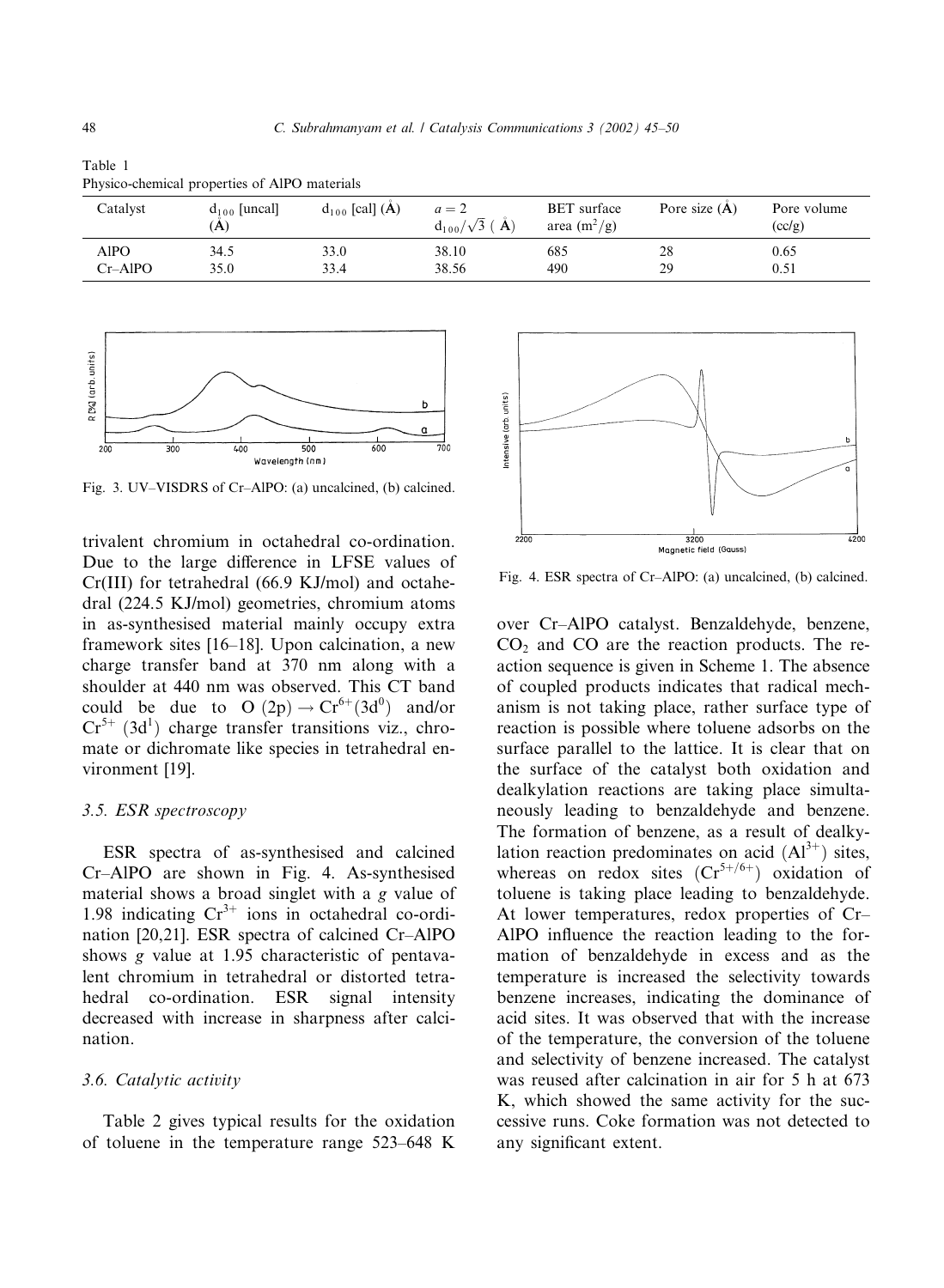| Temperature $(K)$ | Conversion of   | Product selectivity $(\%)$ |         |               |  |
|-------------------|-----------------|----------------------------|---------|---------------|--|
|                   | toluene $(\% )$ | Benzaldehyde               | Benzene | $(CO_2 + CO)$ |  |
| 523               | 0.75            | 91.0                       | 2.4     | 6.6           |  |
| 548               | 0.90            | 83.5                       | 2.6     | 13.9          |  |
| 573               | 1.40            | 60.4                       | 3.0     | 36.6          |  |
| 598               | 2.23            | 50.6                       | 6.1     | 43.3          |  |
| 623               | 4.85            | 42.4                       | 8.2     | 49.4          |  |
| 648               | 9.19            | 25.3                       | 12.4    | 62.3          |  |



1. oxidation on redox sites  $(Cr^{+5/+6})$ 2. dealkylation on acid sties  $(A1^{+3})$ 

3. combustion on acid sites

Scheme 1. Proposed reaction scheme for the toluene oxidation catalyzed by Cr–AlPO.

#### 4. Conclusions

Table 2

Cr–AlPO materials have been prepared by hydrothermal synthesis and found to have hexagonal MCM-41 like morphology. These materials have high surface area  $\sim$ 500 m<sup>2</sup>/g and pores are in mesoporous range  $\sim$ 29 Å. UV–VIS and ESR techniques have confirmed the presence of  $Cr^{5+/6+}$ in the framework. Cr–AlPO catalysts have been shown to be active for the vapour phase oxidation of toluene with molecular oxygen. It has been observed that in Cr–AlPO both acidity (due to  $Al^{3+}$ ) and redox properties (due to  $Cr^{5+/6+}$ ) are competing leading to benzene and benzaldehyde, respectively.

# Acknowledgements

The authors are grateful to Dr. Kiwi-Minsker for fruitful discussions and to Mr. Xanthopoulos and P. Mockli for kindly providing the XRD data reported in this paper.

#### References

- [1] M. Taramasso, G. Perego, B. Notari, US Patent 4410501, 1983 to Snamprogretti.
- [2] S.T. Wilson, B.M. Lok, C.A. Messina, T.R. Cannan, E.M. Flanigen, J. Am. Chem. Soc. 104 (1982) 1176.
- [3] E.M. Flanigen, B.M. Lok, R.L. Patton, S.T. Wilson, in: Proceedings of the 7th International Zeolite Conference, Tokyo, Japan, 1986, p. 103.
- [4] P.H. Hari Prasad Rao, A. Belhekar, S.G. Hegde, A.V. Ramaswamy, P. Ratnasamy, J. Catal. 141 (1993) 595.
- [5] Athilakshmi, Ph.D. Thesis, IIT Madras, India, 1996.
- [6] A.P. Singh, T. Selvem, J. Mol. Catal. A: Chemical 113 (1996) 489.
- [7] Feng, Y. Xia, J. Feng, X. Bu, G.D. Stucky, J. Chem. Soc. Chem. Commun. (1996) 949.
- [8] N. Ulagappan, C.N.R. Rao, J. Chem. Soc. Chem. Commun. (1996) 1047.
- [9] W. Zhang, T.J. Pinnavaia, Catal. Lett. 38 (1996) 261.
- [10] W. Zhang, J. Wang, T.J. Pinnavaia, J. Chem. Soc. Chem. Commun. (1996) 979.
- [11] D. Zhao, Z. Luan, L. Kevan, J. Chem. Soc. Chem. Commun. (1997) 1009.
- [12] D. Zhao, Z. Luan, L. Kevan, J. Phys. Chem. 101 (1997) 6943.
- [13] M.R. Boccuti, K.M. Rao, A. Zecchina, G. Leofanti, G. Petrini, Structure and reactivity of surfaces, Stud. Surf. Sci Catal. 48 (1989) 133.
- [14] J. Curilla, R. Domansky, B. Wickterlova, Appl. Catal. 36 (1988) 119.
- [15] J. Dedecek, D. Kaucky, B. Wichterlova, Microporous and Mesoporous Materials 35–36 (1999) 483.
- [16] D. Escalante, L. Giraldo, M. Pinto, C. Pfaff, V. Sazo, M. Matjushin, B. Mendez, C.M. Lopez, F. Machado, J.